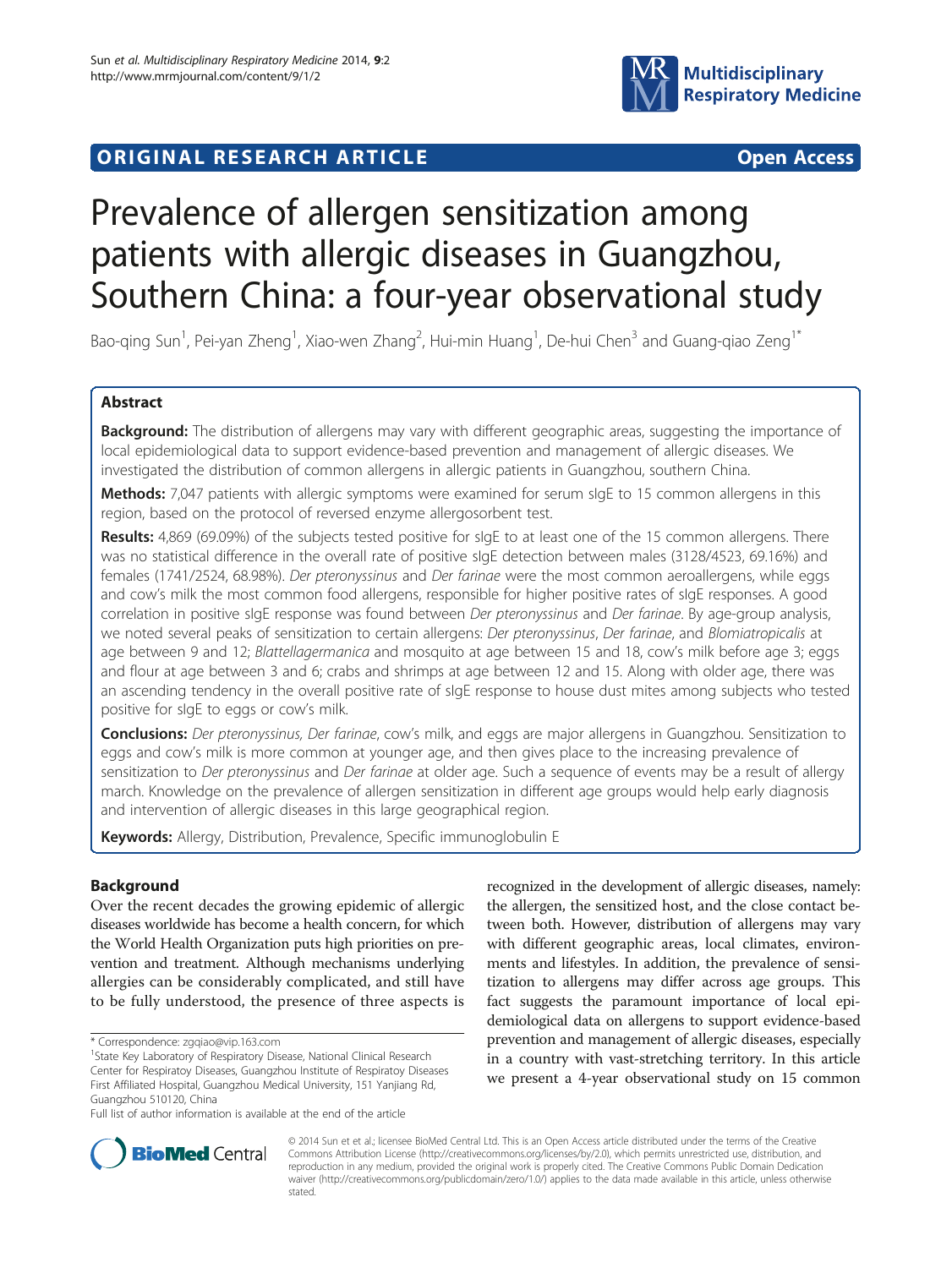allergens in the sera of patients with allergic diseases performed in Guangzhou, southern China.

## Methods

## Study population

There were 7,047 consecutive patients referred by pediatricians, pulmonologists, dermatologists and otorhinologists in about 50 Guangzhou hospitals for determination of specific IgE (sIgE) to common allergens in our laboratory, one of major centers responsible for confirmatory diagnosis of allergic diseases by using in vitro tests in Guangzhou, the largest city of southern China. These patients were clinically evaluated by their attending physicians to have suspected symptoms of allergies including skin rashes, hives, red or itchy eyes, eczema, stuffy or runny nose, sneezing, and gastrointestinal discomfort after consumption of certain foods. The subjects comprised 4,523 males (64.18%) and 2,524 females (35.82%), with a mean age of  $11.95 \pm 16.57$  years (range: one month to 86 years). All the patients underwent sIgE tests for a local combination of allergens which were most commonly reported in previous local studies [[1,2\]](#page-8-0). The tested allergens included 15 common allergens: 7 aeroallergens [Der pteronyssinus (D1), Der farinae (D2), Blomiatropicalis (D5), dog hair (E5), cat dander (E1), Blattellagermanica (I6), and mosquito (I71)] and 8 food allergens [egg (F252), cow's milk (F2), wheat flour (F4), codfish (F3), peanut (F13), soybean (F14), crab (F23), and shrimp (F24)]. For each patient, 5 ml venous blood was collected by routine phlebotomy and centrifuged at 3000 r/min for 10 min. The supernatants were decanted, labelled and stored in the refrigerator at −20 degrees Celsius until their use in the panel testing of allergens within the next 7 days.

The study protocol was approved by the Ethics Committee, First Affiliated Hospital of Guangzhou Medical University (Approval Number: GYFYY-2007-12-06). Written informed consent was obtained from each adult subject and from the parents or guardians of pediatric patients participating in the present study.

# Laboratory setting of sIgE measurement

Serum sIgE against the pre-designated panel of allergens was determined based on the protocol of reversed enzyme allergosorbent test (REAST) in a fully automated microplate and slide processor (Ap22 Speedy, DAS, Rome, Italy) by using the ALLERG-O-LIQ System (Dr. FookeLaboratorien GmbH, Neuss, Germany). The REAST represents a modern approach of immunoassay for detection of sIgE, relying on immobilized anti-IgE in combination with liquid biotinylated allergens. The micro-plate processor (AP22, DAS, Italy) used for REAST has been demonstrated to produce low variations between different instruments and between manipulators. Further advantages also included a short hands-on time, as well as a high throughput rate. On each micro-plate, calibrators with defined concentrations of IgE standardized according to the WHO reference preparation for IgE (WHO 75/702) were simultaneously measured with the test samples to generate a calibration curve.

# Evaluation of sIgE test

The concentrations of sIgE in the test samples were quantified by calculation from the calibration curve in international units per milliliter (IU/mL), and also classified quantitatively as classes 0 through 6 according to the manufacturer's instructions (Dr. Fooke Laboratorien GmbH, Neuss, Germany). A level of sIgE < 0.35 IU/mL was rated as class  $0, \ge 0.35$  to < 0.7 IU/mL as class  $1, \ge 0.7$ to < 3.5 IU/mL as class  $2$ ,  $\geq$  3.5 to < 17.5 IU/mL as class 3, ≥ 17.5 to < 50 IU/mL as class  $4$ , ≥ 50 to < 100 IU/mL as class 5, and  $\geq 100$  IU/mL as class 6. Test with a level of sIgE  $\geq$  0.35 IU/mL (class 1 or above) was defined as positive.

# Statistical analysis

Data were analyzed using the Statistical Package for the Social Sciences Ver 13.0 (SPSS Inc., Chicago, IL, USA) for Windows. Chi-squared test was used to determine the between-group differences of numerical data. P below 0.05 was considered significant. Kappa test was used to evaluate the agreement in positive sIgE test between allergens. A Cohen's kappa coefficient, kappa ≥ 0.75 was interpreted as good agreement, and kappa < 0.40 as poor or no agreement. Pearson correlation analysis was used to test the correlation among variables where appropriate.

# Results

# Overall sIgE reactivities to aeroallergens and food allergens in the study population

Out of the 7,047 patients, 4,869 (69.09%) tested positive for sIgE to at least one of the 15 common allergens.

Among the 7 test aeroallergens, Der pteronyssinus (D1) and Der farinae (D2) were the two major ones responsible for positive sIgE tests. By classification of the sIgE reactivities, most aeroallergens (>85%) were associated with lowclass allergic responses (classes 1–2, corresponding to a sIgE level between 0.35 and 3.5 IU/mL), except for D1 and D2 (Table [1](#page-2-0)). The three cases of  $\geq$  class 5 sIgE response to Blomiatropicalis (D5) identified in our study were concomitantly with  $\geq$  class 3 immune responses to *Der ptero*nyssinus and Der farinae. Among the 109 patients with class 3 or 4 sIgE response to Blomiatropicalis, only one was not concomitantly allergic to any other aeroallergen. Dog hair and cat dander were responsible for one case each of class 5 or 6 sIgE response (Table [1\)](#page-2-0). Blattella ger*manica* or mosquito was not related to any case of  $\geq$  class 5 sIgE response.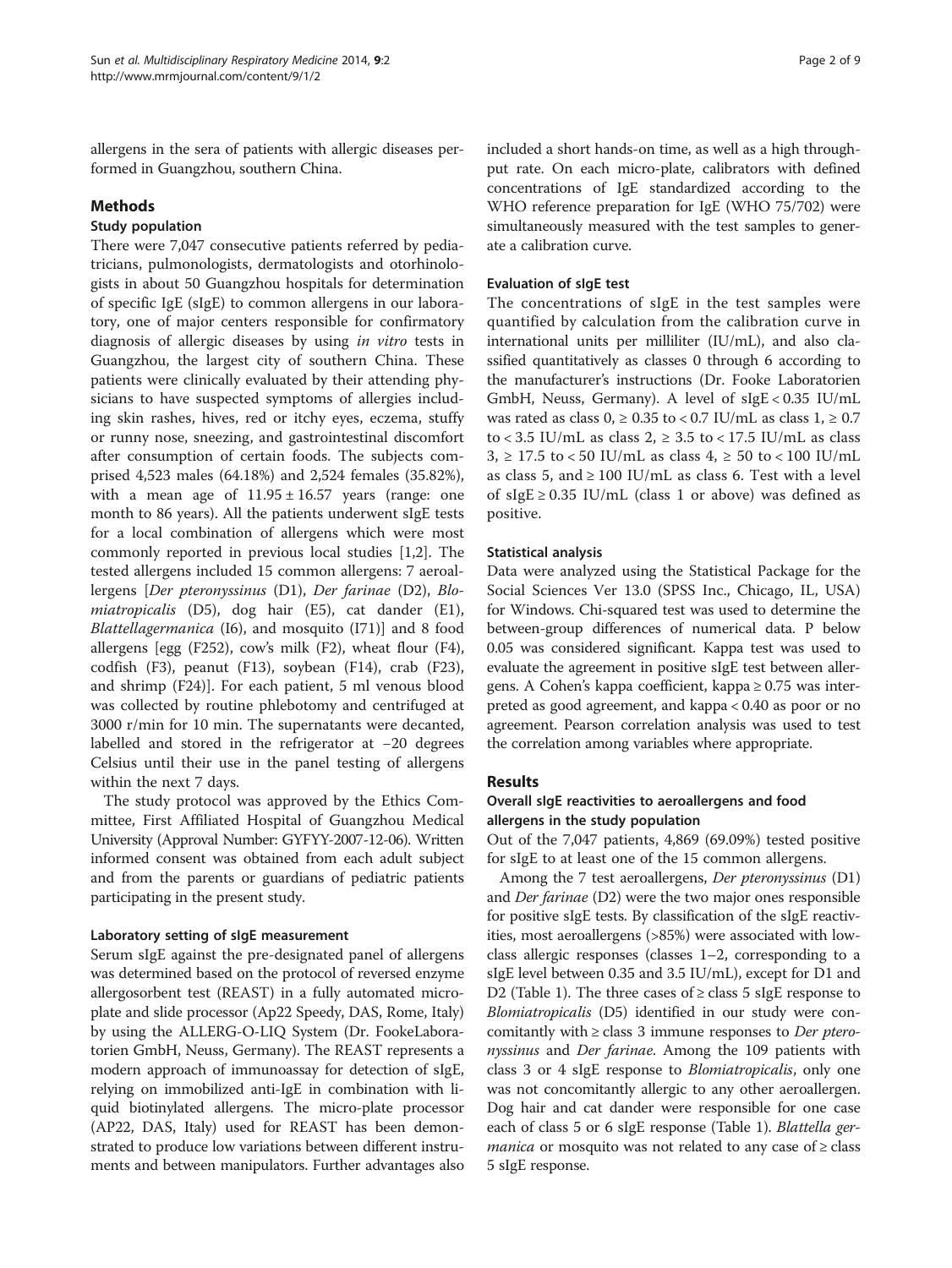| Allergens                | <b>Positive</b><br>cases (%) | Classification of sigE response [n (%)] |              |             |
|--------------------------|------------------------------|-----------------------------------------|--------------|-------------|
|                          |                              | Classes 1-2                             | Classes 3-4  | Classes 5-6 |
| Der pteronyssinus (D1)   | 2629 (37.31)                 | 975 (37.09)                             | 1153 (43.86) | 501 (19.06) |
| Der farinae (D2)         | 2559 (36.31)                 | 858 (33.53)                             | 1298 (50.72) | 403 (15.75) |
| Blomia tropicalis (D5)   | 797 (11.31)                  | 685 (85.95)                             | 109 (13.68)  | 3(0.38)     |
| Blattella germanica (16) | 502(7.12)                    | 474 (94.42)                             | 28 (5.58)    | 0(0.00)     |
| Dog hair (E5)            | 300(4.26)                    | 293 (97.67)                             | 6(2.00)      | 1(0.33)     |
| Cat dander (E1)          | 297 (4.21)                   | 264 (88.89)                             | 32 (10.77)   | 1(0.34)     |
| Mosquito (171)           | 282 (4.00)                   | 256 (90.78)                             | 26 (9.22)    | 0(0.00)     |
| Cow's milk (F2)          | 2926 (41.52)                 | 2047 (69.96)                            | 810 (27.68)  | 69 (2.36)   |
| Egg (F252)               | 1587 (22.52)                 | 1341 (84.50)                            | 243 (15.31)  | 3(0.19)     |
| Wheat flour (F4)         | 373 (5.29)                   | 352 (94.37)                             | 21(5.63)     | 0(0.00)     |
| Peanut (F13)             | 363 (5.15)                   | 331 (91.18)                             | 31 (8.54)    | 1(0.28)     |
| $Crab$ (F23)             | 161(2.28)                    | 133 (82.61)                             | 21 (13.04)   | 7(4.35)     |
| Shrimp (F24)             | 160(2.27)                    | 127 (79.38)                             | 26 (16.25)   | 7(4.38)     |
| Soybean (F14)            | 139 (1.97)                   | 132 (94.96)                             | 7(5.04)      | 0(0.00)     |
| Codfish (F3)             | 57 (0.81)                    | 53 (92.98)                              | 4(7.02)      | 0(0.00)     |

<span id="page-2-0"></span>Table 1 SIgE reactivities to the 15 common allergens in 7,047 patients

Among the 8 food allergens, cow's milk and egg were the two major ones leading to allergy. By classification of the sIgE reactivities, all tested food allergens were mostly (>70%) associated with class 1 or 2 allergic response in the patients, with the high-class  $(≥ 5)$  response being frequently caused by cow's milk. The three cases of highclass response to eggs in this study were concomitantly sensitized to cow's milk (class 3 or above). Other food allergens related to occurrence of high-class allergic responses included peanuts  $(n = 1)$ , crabs  $(n = 7)$  and shrimps  $(n = 7)$ , but none of wheat flour, codfish and soybean (Table 1).

# Gender-specific sIgE reactivities to aeroallergens and food allergens in the study population

Overall, there was no statistical difference in the rate of positive sIgE detection between males (3128/4523, 69.16%) and females (1741/2524, 68.98%) ( $\chi$ 2 = 0.0245, p = 0.876), despite the larger number of males with suspected allergic symptoms referred to our laboratory each year between 2008 and 2011 (overall male to female ratio =  $1.79$ ) (Table 2). By individual allergens, however, the male subjects showed higher positive rates of sIgE test to Der farinae (χ2 = 6.82, p < 0.05), cow's milk (χ2 = 17.51, p < 0.05), crab ( $\chi$ 2 = 5.16, p < 0.05) and shrimp ( $\chi$ 2 = 10.37, p < 0.05),

compared with the females (Figure [1](#page-3-0)). There was no difference in positive sIgE test results between both genders in relation to the other 6 aeroallergens and 5 food allergens (all  $p > 0.05$ ).

## Age-specific sIgE reactivities to aeroallergens and food allergens in the study population

Among the 7,047 patients, the prevalence of sensitization to Der pteronyssinus (D1), Der farinae (D2) and Blomia tropicalis (D5) peaked in the age group older than 9 and below 12 years old. Specifically, both D1 and D2 caused a peak of sensitization in children aged 11 (75.3%, 73 out of 97 cases), compared with the peak of D5 found in children aged 10 (34.9%, 51 out of 146 cases). The positive rate of sIgE to D1 or D2 was higher than that to D5 in any given age group. The prevalence of sensitization to Blattella germanica was similar to the findings for mosquito, both with a peak value at the age group older than 15 and below 18 years. The positive rates of the tests for cat dander (E1) and dog hair (E5) were comparable and largely low in all age groups, with several higher rates noted in age groups below 21 (Figure [2\)](#page-3-0).

The positive rates of sIgE to food allergens in all age groups are shown in Figure [3.](#page-4-0) Apparently, positive response

|  |  | Table 2 Number of patients referred for sigE measurement between 2008 and 2011 [n (%)] |  |  |  |
|--|--|----------------------------------------------------------------------------------------|--|--|--|
|--|--|----------------------------------------------------------------------------------------|--|--|--|

| <b>TWELF FINITING AT PRODUCTS TOTAL OF JISH INCREDICTION NOVICED FAMO RIM FALL</b> [II (70)] |             |             |              |              |              |
|----------------------------------------------------------------------------------------------|-------------|-------------|--------------|--------------|--------------|
|                                                                                              | 2008        | 2009        | 2010         | 2011         | <b>Total</b> |
| Males (%)                                                                                    | 529 (64.99) | 976 (62.72) | 1447 (64.46) | 1571 (64.46) | 4523 (64.18) |
| Females (%)                                                                                  | 285 (35.01) | 580 (37.28) | 793 (35.40)  | 866 (35.54)  | 2524 (35.82) |
| M/F ratio                                                                                    | .86         | 1.68        | .82          | 81. ا        | 1.79         |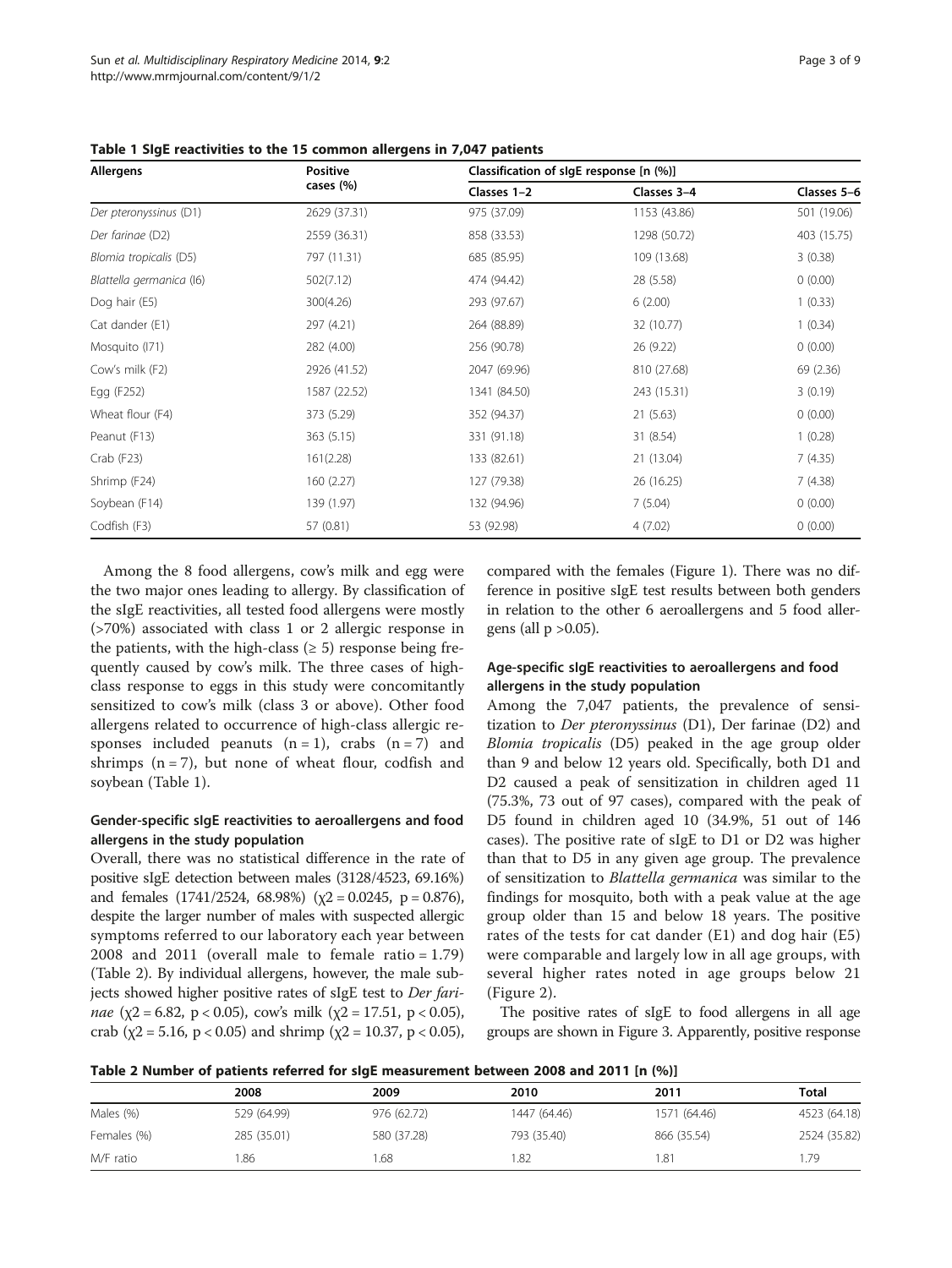<span id="page-3-0"></span>

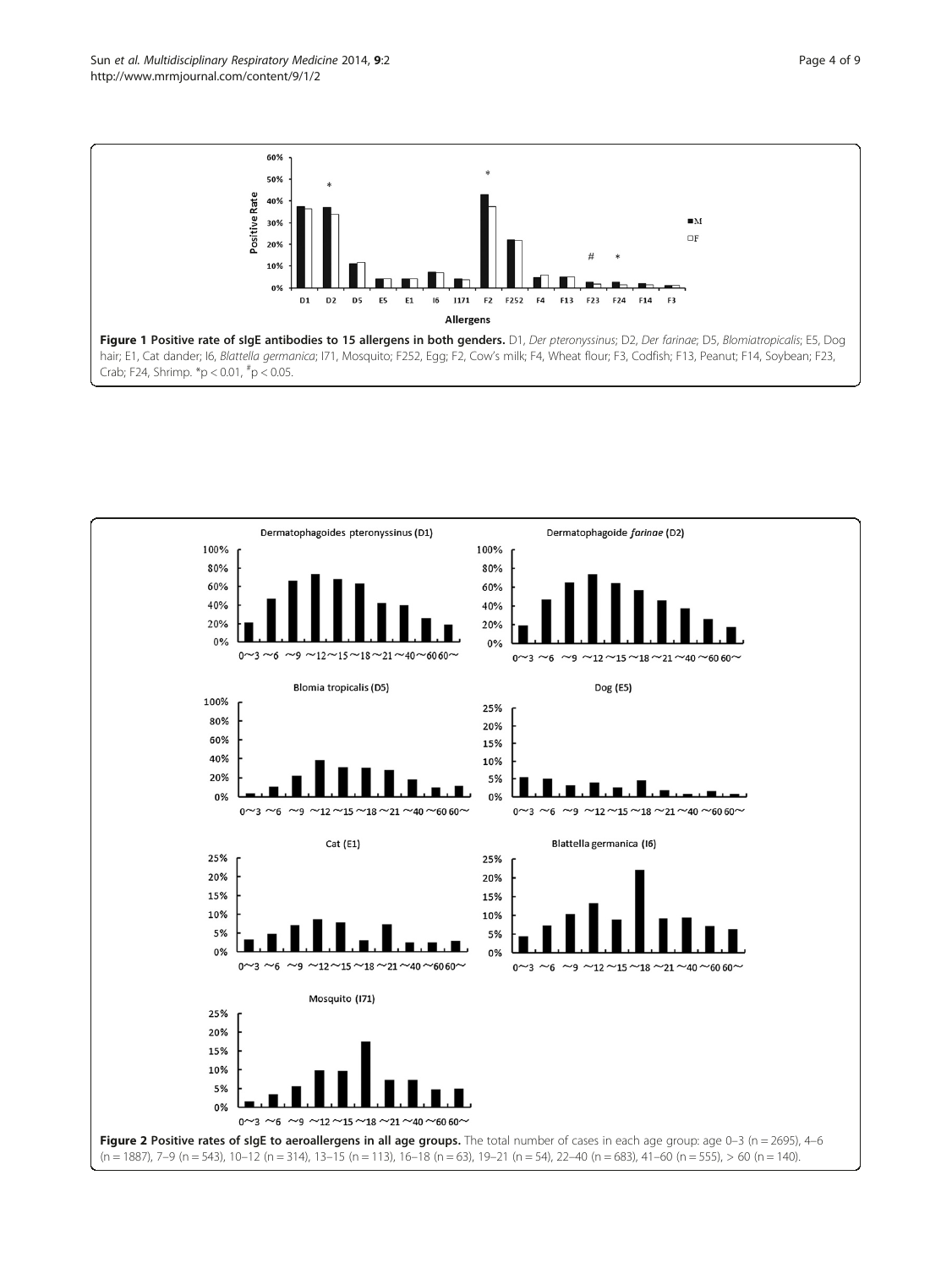<span id="page-4-0"></span>

to food allergens was more likely to occur during childhood and teenagers below 18 years, and was fairly infrequent in older age groups. There was a peak of sensitization to cow's milk among young children aged 3 years or below, and another to eggs or wheat flour at the age group above 3 and below 6 years, followed by increasing tolerance to these food allergens along with older age. Specifically, we found that children at 3 years of age had the highest prevalence of egg sensitization [42.2% (281/666)], and those at 2 years of age were more likely to be allergic to cow's milk [67.1% (478/712)] compared with other age groups. The positive rates of sIgE to wheat, codfish, peanut, soybean, crab and shrimp were below 10% in each age group. The prevalence of sensitization to crabs and shrimps was comparable between each other in all age groups, both peaking in the age group above 12 and below 15.

Along with older age in the present study, there was an ascending tendency in the overall positive rate of sIgE response to any of house dust mites (Der pteronyssinus, Der farinae, and Blomiatropicalis) in subjects who tested positive for sIgE to eggs (Figure [4A](#page-5-0)) or cow's milk (Figure [4B](#page-5-0)). Interestingly, the percentage of positive house dust mite sIgE response among egg or cow's milk sIgEpositive subjects steadily increased along age groups and peaked in the age group above 9 and below 12 years (84.62% and 78.38%, respectively) (Figures [4](#page-5-0)A, B), in consistency with the peaks of sensitization to Der pteronyssinus, Der farinae, and Blomiatropicalis as found in our study. Conversely, there was a descending tendency in the positive rate of sIgE response to eggs (Figure [4C](#page-5-0)) or cow's milk (Figure [4](#page-5-0)D) in subjects who tested positive for sIgE to any house mite (Der pteronyssinus, Der farinae, and Blomiatropicalis) along with older age. In age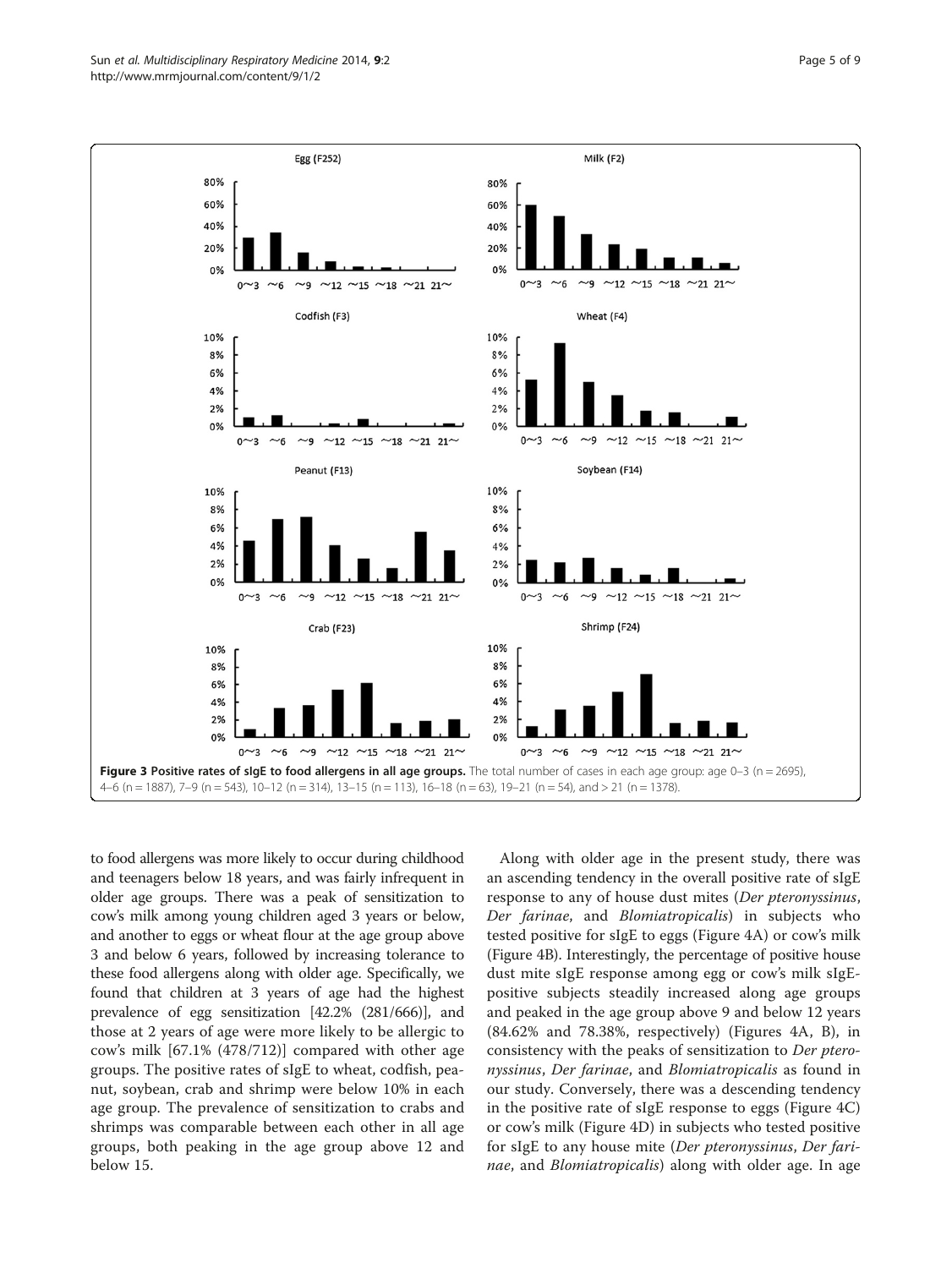<span id="page-5-0"></span>

groups older than 18, there were actually very few egg sIgE-positive (8/1432, 0.56%) or cow's milk sIgE-positive (44/1432, 3.07%) cases among those who tested positive for sIgE to any house dust mite (Figures 4C, D).

# Correlation analysis of positive allergen-specific sIgE in the study population

Five aeroallergens with class 3 or higher sIgE responses (D5, I6, E1, E5 and I71), D5 in particular, correlated well with positive sIgE responses to two common species of house dust mites (Der pteronyssinus and Der farinae) (Table 3). Except for dog hair (E5), more than 73% of subjects with  $\geq$  class 3 sIgE responses to remaining four aeroallergens (D5, I6, E1, and I71) tested positive for

Table 3 Correlation of positive sIgE responses (class 3 or higher) among aeroallergens

| <b>Allergens</b> | Cases with class<br>3 or higher<br>sigE response | Cases concomitantly with<br>positive slgE response<br>to D1 or D2 |             |  |
|------------------|--------------------------------------------------|-------------------------------------------------------------------|-------------|--|
|                  |                                                  | D1(%)                                                             | D2(%)       |  |
| D <sub>5</sub>   | 112                                              | 111 (99.1)                                                        | 111 (99.1)  |  |
| 16               | 28                                               | 23 (82.1)                                                         | 21 (75.0)   |  |
| F <sub>5</sub>   | 7                                                | 1(14.3)                                                           | 1(14.3)     |  |
| F <sub>1</sub>   | 33                                               | 26 (78.8)                                                         | 28 (84.8)   |  |
| 171              | 26                                               | 20 (76.9)                                                         | 19 (73.1)   |  |
| D1               | 1654                                             |                                                                   | 1647 (99.6) |  |
| D <sub>2</sub>   | 1701                                             | 1685 (99.1)                                                       |             |  |

concomitant sIgE response to Der pteronyssinus (D1) and Der farinae (D2). Moreover, good correlation in positive sIgE response was found between D1 and D2  $(r = 0.919)$  ( $p < 0.001$ ).

By kappa test, the strongest agreement in positive sIgE tests was between D1 and D2 (kappa =  $0.838$ , p <  $0.001$ ), followed by F23 and F24 (kappa =  $0.653$ , p <  $0.001$ ). There was also a significant agreement in positive sIgE test between I6 and I71 (kappa =  $0.572$ , p <  $0.001$ ), but not between E1 and E5, F252 and F2, or F13 and F14 (all  $p > 0.05$ ).

# **Discussion**

Sensitization to allergens has been recognized as the most important risk factor for allergic diseases which are increasing in prevalence worldwide each year [[3](#page-8-0)]. As epidemiological surveys have shown, dust mites are the most important allergens in China [[4\]](#page-8-0), compared to pollens, dust mites and animal furs in European and American countries [[5,6](#page-8-0)]. While human allergies can be attributed to thousands of allergens, the distribution of these allergens may vary in relation with different geographical regions and age groups. By using the REAST protocol for laboratory measurement of a combination of serum specific IgEs which were most commonly reported in previous sporadic local surveys, the present study was the first attempt to have a close look at the distribution of allergens during the recent years in region of Guangzhou, the largest city in southern China, from which derives the large group of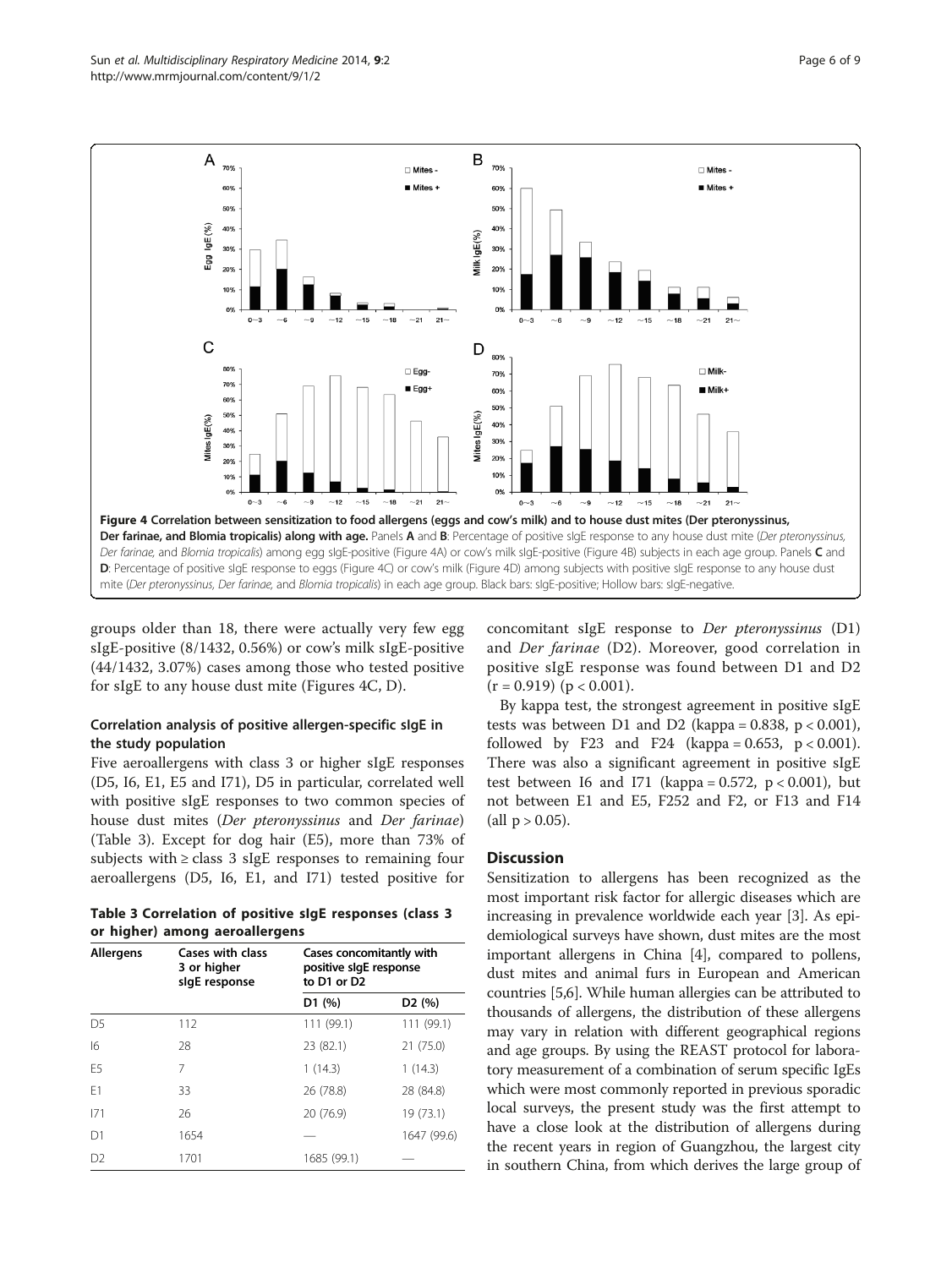subjects  $(n = 7,047)$  with suspected allergic symptoms included in this study.

Among the 15 common allergens in our study, Der pteronyssinus and Der farinae were demonstrated to be the most common aeroallergens, while eggs and cow's milk to be the most common food allergens, responsible for higher overall positive rates of sIgE response (>20%) in the study population. By classification of sIgE reactivities, a large percentage of the positive sIgE tests (>70%) to any of the remaining allergens showed low-class (class 1 or 2) responses. Based on laboratory criteria, these low-class responses corresponding to a sIgE level between 0.35 and 3.5 IU/mL may be labelled as weak or even suspected positive results, and are therefore inadequate to determine the diagnosis of allergy. However, all subjects in the present study had been evaluated by physicians to have high suspect of allergies before referring to our laboratory for sIgE measurement. Given the conspicuous symptoms in these subjects, we speculated that the presence of allergic disease should not be neglected simply because of low-class laboratory response, and it should be considered with reference to clinical findings.

With respect to gender, although the male subjects were more likely to be allergic to Der farinae, cow's milk, crab and shrimps than the females, we failed to found a significant difference in the overall rate of positive sIgE tests between male and female subjects in the present study. However, we understood that, by no means this could be directly translated into the comparable sensitization to allergens between both genders in the real world. During the present study, there were obviously more male than female subjects with suspected allergic symptoms referred to our laboratory each year (male to female ratio: 1.68 to 1.86). Given that nearly 80% of the subjects in our study aged below 15, the larger number of referred males may partly suggest that childhood allergies are more prevalent in boys than in girls.

The present study did not detect serum total IgE. In a Korean study, total IgE levels were shown to be higher in males. Particularly, total IgE levels in girls increased with age from 3 to 6 years, while a plateau was reached in boys during the same age range. These findings suggested a disparity in total IgE development during early years of life between boys and girls [\[7](#page-8-0)]. The significant difference in the number of clinical referrals between genders in our study may raise an interest for further investigations on epidemiology and underlying mechanisms.

Among 30 or so species of mites linked to human allergies, Der pteronyssinus, Der farinae, Blomia tropicalis, and *Euroglyphusmaynei* have been reported to be more closely associated with these conditions [[8,9](#page-8-0)]. In fact, house dust mites grow well in any places with sufficient humidity, warmth and food sources. In addition to indoor

environments, mites or mite allergens have been detected in many outdoor locations in southern China [[10\]](#page-8-0). In Guangzhou, situated in the subtropical zone, previous studies have identified Der pteronyssinus and Der farinae as the prevailing source of mite allergens in house dusts. In our tests for aeroallergens, higher positive rates were found for Der pteronyssinus and Der farinae, followed by Blomiatropicalis, with the highest overall positive rate linked to Der farinae (50.72%), and the highest rate of strong positive sIgE response (class 5 or 6) linked to Der pteronyssinus (19.06%). The results of the present study also showed that the prevalence of sensitization to Der farinae, Der pteronyssinus or Blomiatropicalis was highest between the ages of 9 and 12, with the peaks for Der farinae and Der pteronyssinus noted in children aged 11, and for Blomiatropicalis in children aged 10. This observation was similar to data from a large-sample Japanese study on sIgE reactivities to common allergens, which demonstrated high positive rates to indoor house dusts and mites in the study population and a peak of sensitization in children aged 10 [[11](#page-8-0)]. Compared with northern regions, the humid, warm environment in southern China plus the common use of enclosed indoor air-conditioning for a longer period in a year may favour the optimal growth of mites and regularly expose to mite allergens.

In a study on skin prick tests given to 85 asthmatic children in Atlanta, USA, Melody and colleagues identified allergy to cockroach in 48% of the subjects, and concluded that cockroach was also a major indoor allergen immediately following dust mites [\[12\]](#page-8-0). While this was true according to the ranking of positive rates in the present study, only 7.12% of our subjects tested positive to Blattella germanica. The reason for such a low prevalence of sensitization may be that nearly 80% of the subjects aged below 15, whereas the peak for sensitization to German cockroach was identified in the age group above 15 and below 18. Nevertheless, there was a good correlation between sensitization to several aeroallergens that caused  $\geq$  class 3 sIgE responses (such as *Blattella* germanica and mosquito) and sensitization to the two major allergens (Der pteronyssinus and Der farinae). Based on these findings, we speculated the probable presence of cross reactions among German cockroach, mosquito and house dust mites. This echoed one of our previous studies [\[13](#page-8-0)] which suggested significant cross reactivity between allergens of cockroach and dust mite, as reflected by the concomitant sensitization to dust mites among individuals allergic to cockroach, and the co-existence of sensitization to Blattella germanica and dust mites among a number of asthmatic patients.

Clinical data have demonstrated that about 80% of asthmatic children are sensitized to one or more aeroallergens [[14\]](#page-8-0). In addition to pollens, dust mites, moulds and cockroach, animal allergens such as cats and dogs in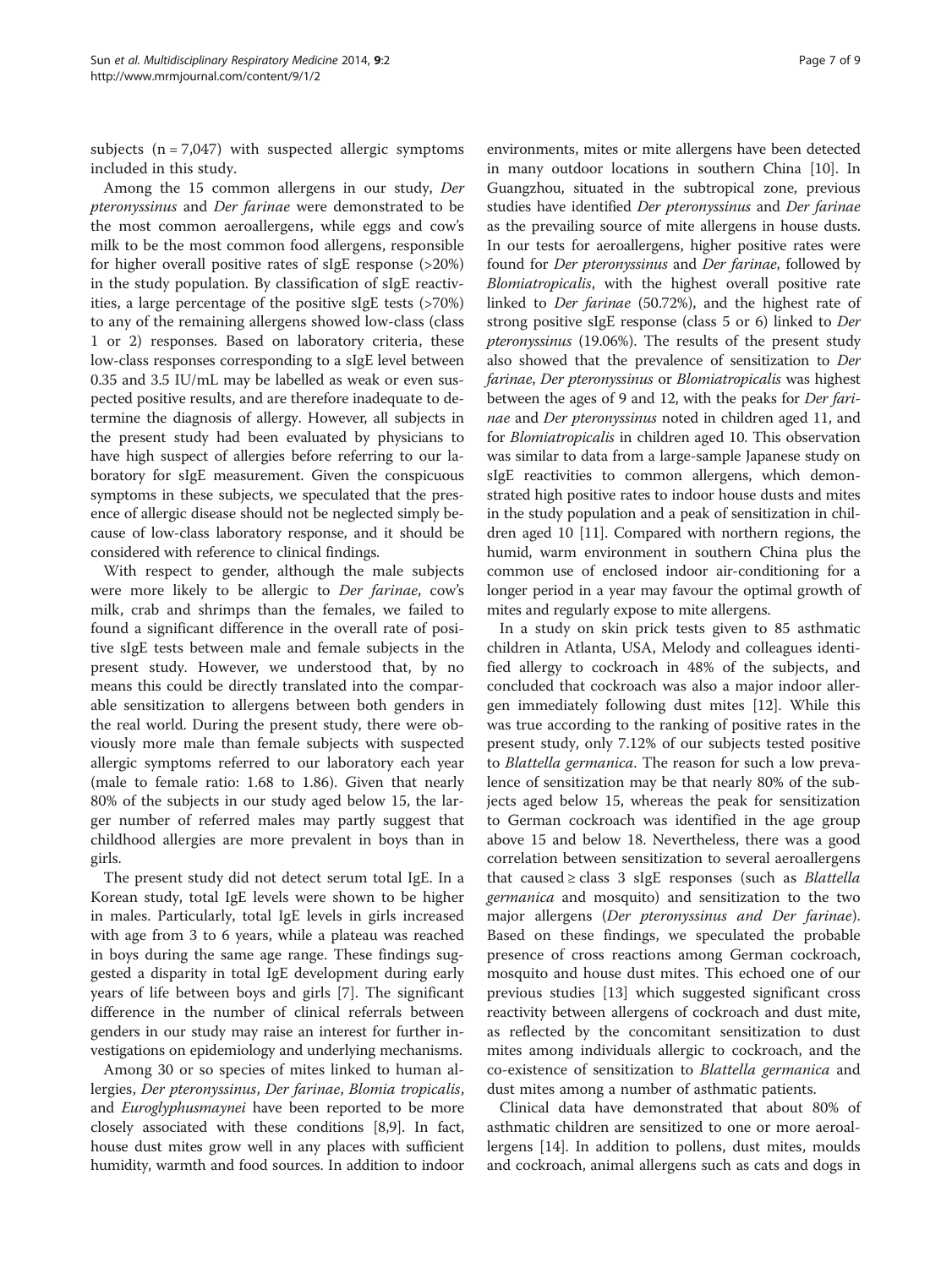close contact with human living environment are important offending factors responsible for pathogenesis of allergic diseases. It was estimated that nearly 49% of families in the United States keep dogs or cats as pets, and about 25% in the United Kingdom and Germany raise cats [\[15\]](#page-8-0). With the booming economy and improving living standards in China, pet-raising has been increasingly popular in Chinese families. In this study we found much higher sIgEreactivities to cat dander than to dog hair among the 7,045 serum samples, as indicated by 33 cases of ≥ class 3 sIgE responses to cat dander versus only 7 to dog hair. Moreover, sensitization to cat dander was more closely correlated with sensitization to Der pteronyssinus and Der farinae, compared with dog hair (Table [3\)](#page-5-0).

Of the 8 common food allergens in this study, cow's milk and eggs were associated with first two highest, and fish with the lowest rate of positive sIgE responses. The immature digestive and immune functions in newborns and young children, hence the vulnerability of their guts to food allergens, may explain the high positive rate of sIgE response to cow's milk which is usually among the earliest foods given to babies. The present study showed that there was a peak of sensitization to cow's milk among young children aged 3 years or below, and another peak to eggs at the age group above 3 and below 6 years, followed thereafter by increasing tolerance to these food allergens along with older age. These findings were in line with a large-sample study on positive rates of sIgE antibody to allergens in Japan [[16\]](#page-8-0). Furthermore, we found that children at 3 years of age had the highest prevalence of egg sensitization, and those at 2 years of age were more likely to be allergic to cow's milk compared with other age groups. This suggested that, since sensitization to eggs and cow's milk occurs mostly during early years of life, infants and young children should be monitored closely for food allergy in order to facilitate prevention of this condition. In the present study, the positive rates of certain allergens, such as wheat flour, peanut, soybean, codfish, crab and shrimp, largely corresponded with a suspected or mild allergic response. Data on allergy to wheat were limited but showed similarities with allergy to barley. Unlike cow's milk and egg, allergy to peanut usually lasts a lifetime [\[17](#page-8-0)], and only 10% of the sensitized children will develop tolerance to peanut as they grow up [\[18](#page-8-0)]. Our study also showed that comparable prevalence of sensitization to crabs and shrimps in all age groups, with the highest prevalence being in the age group above 12 and below 15. This may be explained by the potential cross-reactivity between crab and shrimp [[19\]](#page-8-0) resulting from presence of common epitopes among many allergens [\[20\]](#page-8-0). Studies have shown that occurrence of allergic symptoms correlated with level of serum specific IgE antibody and exposure

to allergens. In particular, the prevalence of asthma was considerably high among subjects with high levels of serum sIgE [[21](#page-8-0)]. This suggests that measurement of serum sIgE can be helpful for diagnosis of allergic disease in clinical practices.

While skin prick tests (SPTs) represent the first level of allergy diagnosis, reliability of SPT depends substantially on the skillful manipulation of allergists (in Guangzhou, licensed specialist nurses), recent use of histamines and good compliance of the tested subject (which is very difficult to achieve in young children). When these are not fully ensured or standardized as the subjects were referred from many hospitals, the results of SPT would not be adequate to account for an observational study on prevalence of allergen sensitization in a relatively large sample. In contrast, measurement of serum sIgE can provide standardized, safe, and quantitative results. Positive findings of specific IgE plus clinical symptoms can be valuable in confirming a diagnosis of allergy.

The sIgE detection method we used was ALLERG-O-LIQ. According to the studies by various authors, the consistency of ALLERG-O-LIQ with ImmunoCAP results (the most common method used in allergy diagnosis) for quantitative or semi-quantitative determination of various allergens has been verified [[22](#page-8-0)-[24](#page-8-0)], although the correlation is stronger for aeroallergens than for food allergens.

## Conclusions

In summary, the present study showed that Der pteronyssinus, Der farinae, cow's milk and eggs are the major allergens responsible for allergic diseases in Guangzhou, southern China. In our study population, allergies were mostly caused by cow's milk and eggs early in life, and then gave place to the increasing prevalence of sensitization to Der pteronyssinus and Der farinae at older age. Some children may grow out of cow's milk or egg sensitization, or experience a switch in the offending allergens from cow's milk and eggs to aeroallergens (especially the house dust mites) as they get older. Such a sequence of events may be a result of allergy march [[25](#page-8-0)]. Knowledge on the prevalence of allergen sensitization in different age groups would help early diagnosis and intervention of allergic diseases in this large geographical region.

## Availability of supporting data

The data set supporting the results of this article is included within the article.

#### Competing interests

The authors have no conflicts of interest related to this article.

#### Authors' contributions

BQS and GQZ designed and supervised the study; PYZ and HMH performed all the measurement; PYZ and GQZ completed the manuscript; DHC and XWZ reviewed the study and participated in data analysis. All authors read and approved the final manuscript.